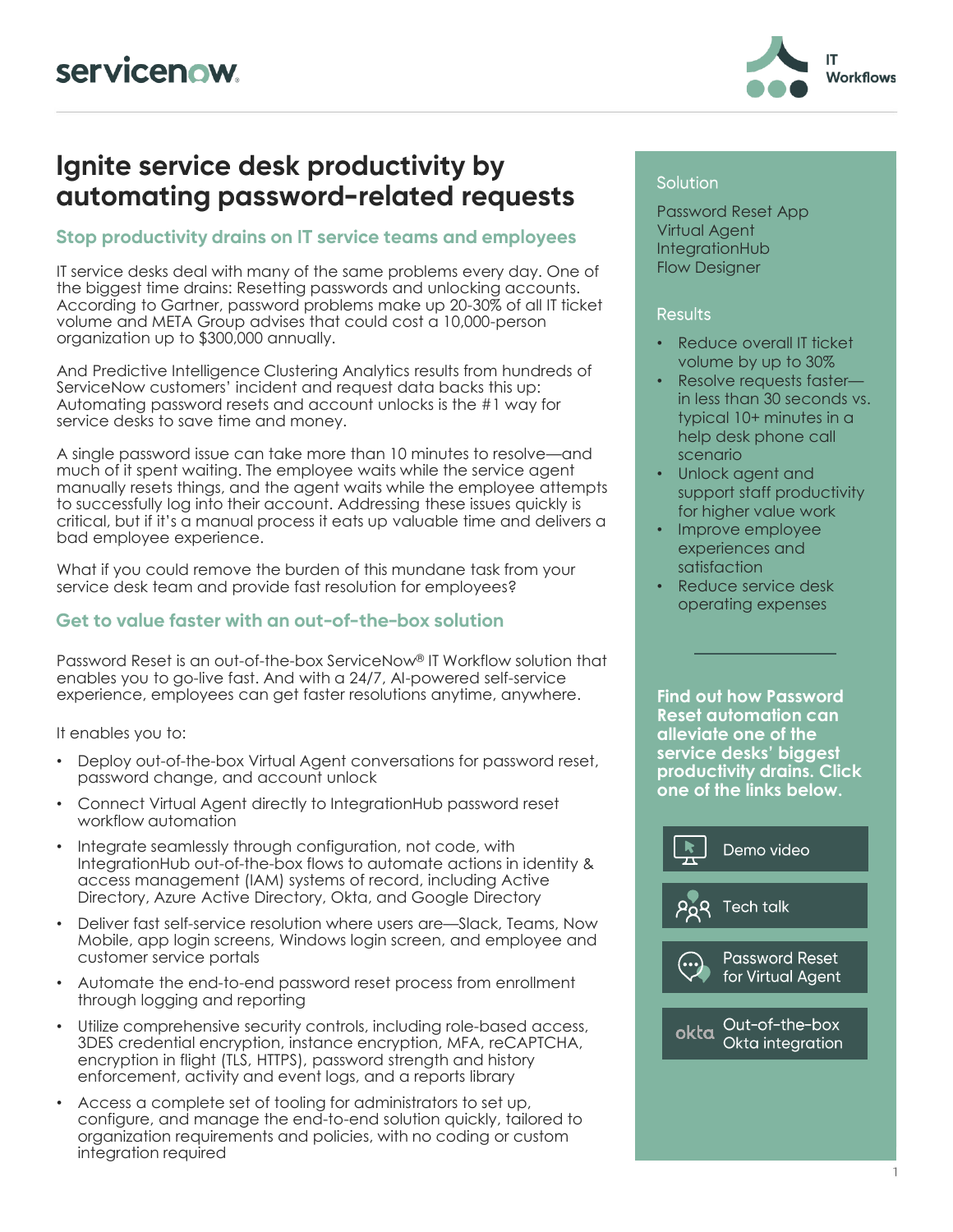# Accelerate resolution with AI-powered self-service

In the past, calling the help desk to get assistance with a password reset or account unlock could take 10 minutes or more, with countless exchanges back-and-forth between agent and employee. With automated workflows, it's possible to resolve these account or password issues in 30 seconds or less.







# Resolve password issues wherever employees are

ServiceNow has optimized the connection between Virtual Agent and IntegrationHub for faster response. It's never been quicker or easier for employees to resolve password or account-related issues themselves no matter where they initiate their request—with always-on, omnichannel experiences.



Virtual Agent in **Now Mobile**



Virtual Agent in **Slack**



Virtual Agent in **Teams**



Web experience via **Service Portal**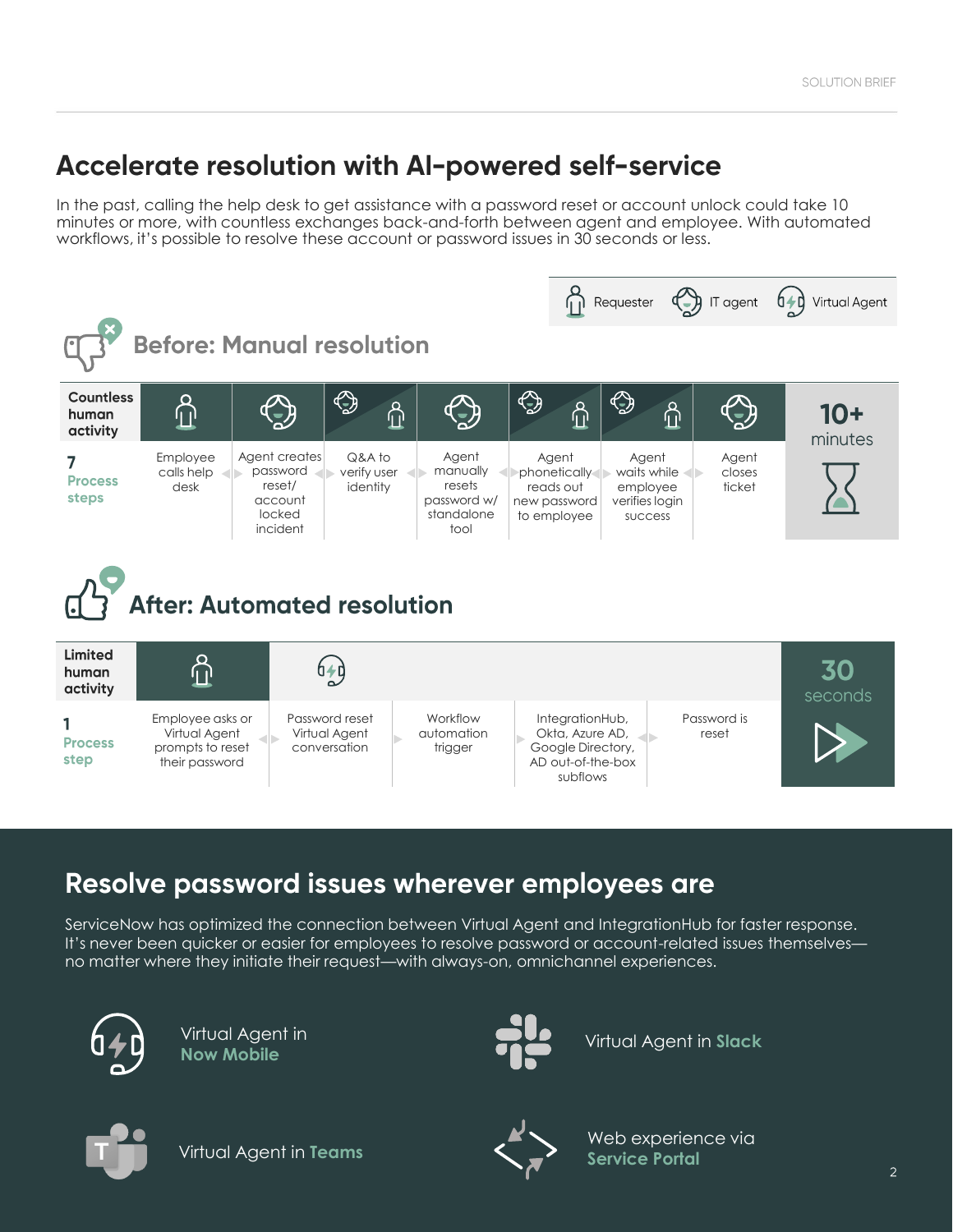# Streamline implementation for fastest time to value

| <b>Activate</b>                                                                                                                                                                                | Setup                                                                                                                                                                    | <b>Workflow</b>                                                                                                                                                                 | Deploy                                                                                                                                                                                                                                                                   | Enroll                                                                                                                                                                          |
|------------------------------------------------------------------------------------------------------------------------------------------------------------------------------------------------|--------------------------------------------------------------------------------------------------------------------------------------------------------------------------|---------------------------------------------------------------------------------------------------------------------------------------------------------------------------------|--------------------------------------------------------------------------------------------------------------------------------------------------------------------------------------------------------------------------------------------------------------------------|---------------------------------------------------------------------------------------------------------------------------------------------------------------------------------|
| • For local<br>ServiceNow<br>instances.<br>credentials active<br>by default<br>• For Active<br>Directory & other<br>external<br>credential stores.<br>activate<br>IntegrationHub<br>Enterprise | $\cdot$ Install a<br>MID server<br>• Configure the<br>MID server<br>• Integrate<br>with external<br>credential store<br>• Configure<br>connection to<br>credential store | Plan process via<br>$\bullet$<br>security team<br>• Configure<br>identification,<br>confirmation, &<br>verification<br>processes<br>• Set up process<br>to manage<br>enrollment | $\cdot$ Enable access<br>to password<br>change & reset in<br>Service Portal &<br>Virtual Agent<br><b>Deploy Password</b><br>$\bullet$<br>Reset Windows<br>App to end user<br>PCs (optional)<br>• Train service desk<br>team on assisted<br>password resets<br>(optional) | • Send email to<br>remind users<br>to enroll in<br>password reset<br>• End user enrolls<br>in process<br>• End user can<br>now self-initiate<br>password<br>changes &<br>resets |
| <b>Admin</b>                                                                                                                                                                                   | Admin $/$<br><b>Credential</b><br>store admin                                                                                                                            | IT security $/$<br><b>Admin</b>                                                                                                                                                 | Developer /<br><b>Admin</b>                                                                                                                                                                                                                                              | <b>Process owner</b><br><b>End user</b>                                                                                                                                         |

# Secure your end-to-end environment